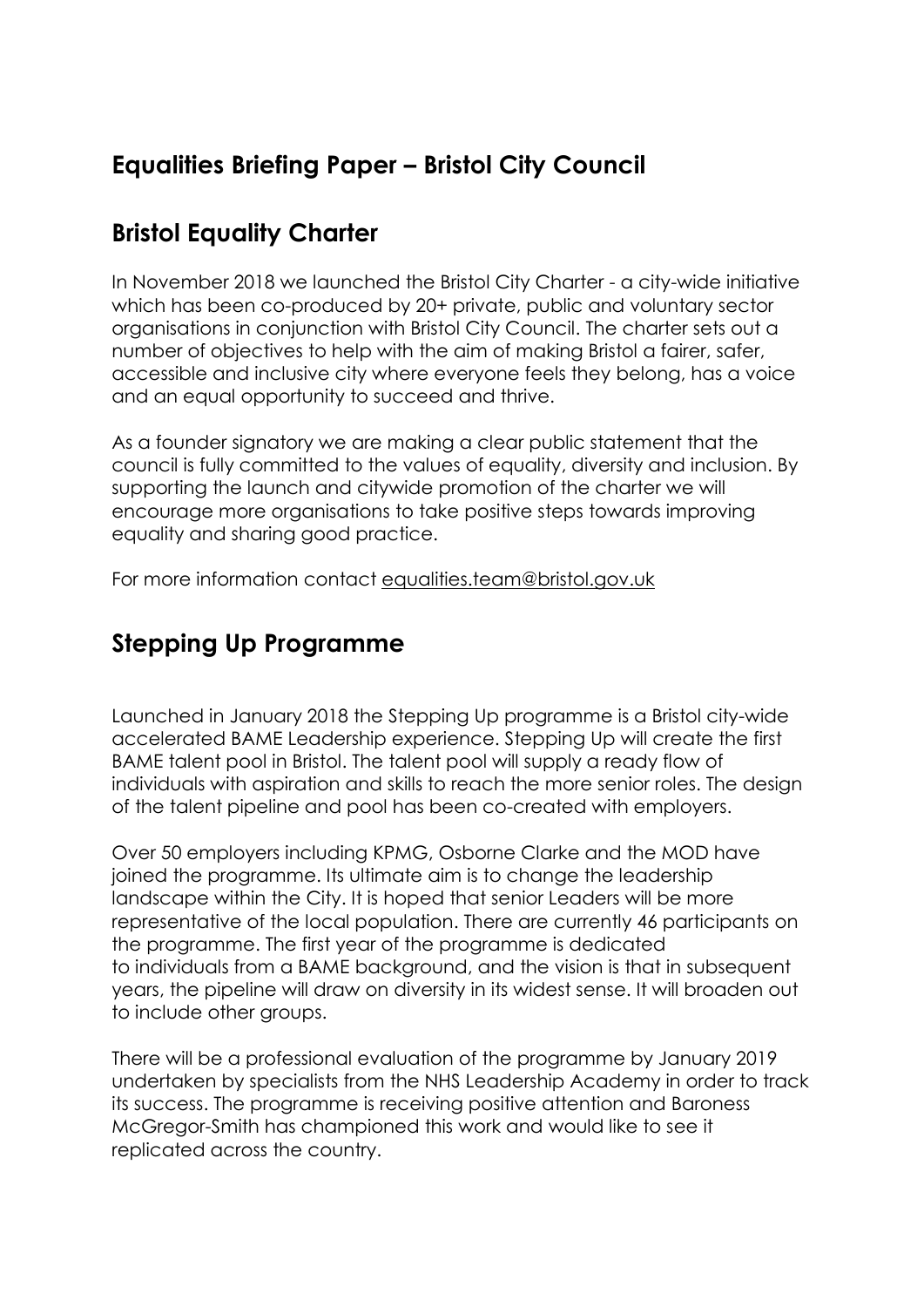#### **Voice & Influence Partnership**

We commission The Voice and Influence Partnership - a new project designed to ask Bristol citizens from several equality groups for their views on our proposals and policies. The partnership brings together The Care Forum, Bristol Multi-Faith Forum, Bristol Older People's Forum, LGBT+ Bristol, SARI, WECIL and Bristol Race Equality Commission, to bring about positive change in local communities.

For more information see [https://www.thecareforum.org/voice-influence](https://www.thecareforum.org/voice-influence-partnership/)[partnership/](https://www.thecareforum.org/voice-influence-partnership/)

#### **The Bristol Commission for Race Equality**

The Bristol Commission for Race Equality was formed in February 2018 with financial and organisational support from the council. In establishing the commission the Mayor of Bristol acknowledges that Race Equality is a fundamental right and therefore discrimination and disadvantage related to race and ethnicity must be addressed. The Race Equality Commission works in partnership with cross sector BAME networks to identify key issues in Bristol and establish task groups to produce in-depth reports with evidence and recommendations on particular Race equality issues.

For more information see [https://www.bristol.gov.uk/people](https://www.bristol.gov.uk/people-communities/race-equality)[communities/race-equality](https://www.bristol.gov.uk/people-communities/race-equality)

#### **Race Equality Strategic Leaders Group**

The Strategic Leadership Group was set up in response to the Manifesto for Race Equality, to bring together all public sector organisations in the city to work collaboratively to tackle the endemic issues that the Manifesto raised. The key strategic challenge set by the group for 2017/18 was to work collaboratively to share our Equality related HR data with the vision of producing a data picture of all Public Sector employment in Bristol.

Through positive partnership working the Leaders group has produced and formally launched the first ever Public Sector Race Equality Data product for Bristol. This first data picture, given the importance of the Public Sector as an employer now clearly sets out the challenge. Future work will ensure actions focus on where we can make a measurable collective difference to the city of Bristol.

The work of the Strategic Leaders Group aims to implement the vision of the 'The Bristol Manifesto for Race Equality' "Batook's Blueprint" for a Better Bristol. Members of the Race Equality Strategic Leaders Group have also attended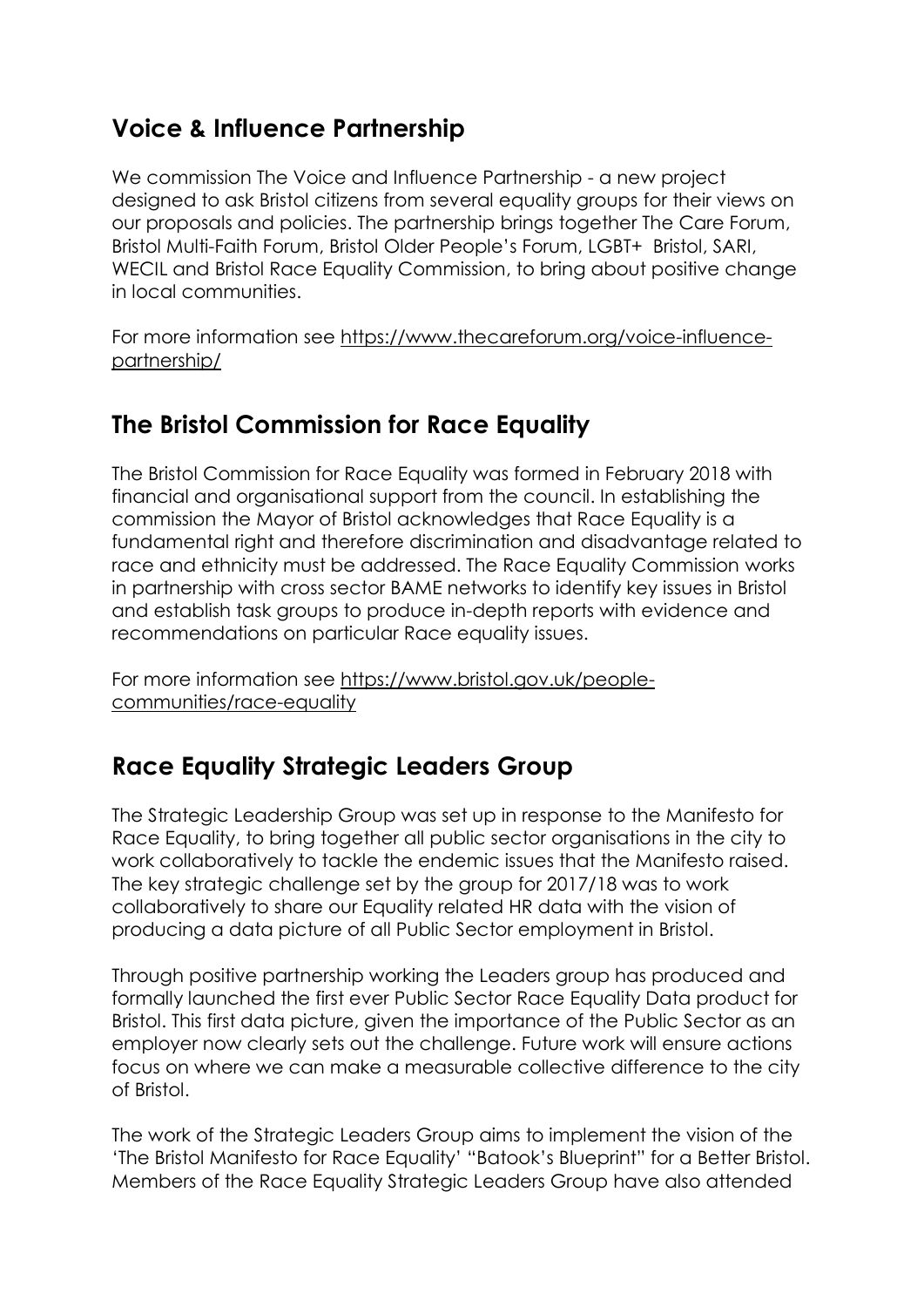public events to engage with community groups as well as the Voluntary sector and other organisations to raise awareness of and showcase the work of the Leaders group at well attended events. In response to the key issues and gaps identified by the production of the city wide data product the Leadership Group commissioned the formation of the first citywide H.R. Leaders Group to specifically tackle all race equality related key issues highlighted in the published public sector data report.

### **Bristol Leadership Challenge Programme**

The Bristol Leadership Challenge is an ambitious new programme that aims to develop leadership capacity to tackle systemic, city-wide challenges.

The first group which started in October 2017 has a focus on mental health and addressing the human and economic costs of complex multiple needs.

This initiative is delivered in partnership with Golden Key, Leadership Centre, and the University of the West of England who are evaluating the programme.

For more information see [https://www.bristol.gov.uk/mayor/city-office](https://www.bristol.gov.uk/mayor/city-office-leadership-programmes)[leadership-programmes](https://www.bristol.gov.uk/mayor/city-office-leadership-programmes)

# **Bristol Women's Commission**

Bristol Women's Commission was formed in 2015 as a partnership to identify the key issues for women in Bristol and to produce an agreed Women's Strategy for Bristol, with a specific, time limited and practical action plan for its delivery<sup>1</sup>. The Women's Commission has established multi-agency task groups from members' organisations and other organisations and individuals in the city: Women's Safety; Women's Representation in Public Life; Women and Transport; Women's Health; Women and the Economy. These groups produce in-depth reports with evidence and recommendations which are fed back to the Women's Commission. Accepted recommendations form part of the action plan. The Bristol Women's Strategy will be the mechanism by which the City demonstrates its progress on meeting the obligations of the European Municipalities and Regions Charter for Equality of Women and Men in Local Life.

For more information see [https://www.bristolwomensvoice.org.uk/bristol](https://www.bristolwomensvoice.org.uk/bristol-womens-commission/)[womens-commission/](https://www.bristolwomensvoice.org.uk/bristol-womens-commission/)

# **Bristol - a Zero Tolerance City**

 $\overline{a}$ <sup>1</sup> <https://www.bristol.gov.uk/mayor/womens-commission>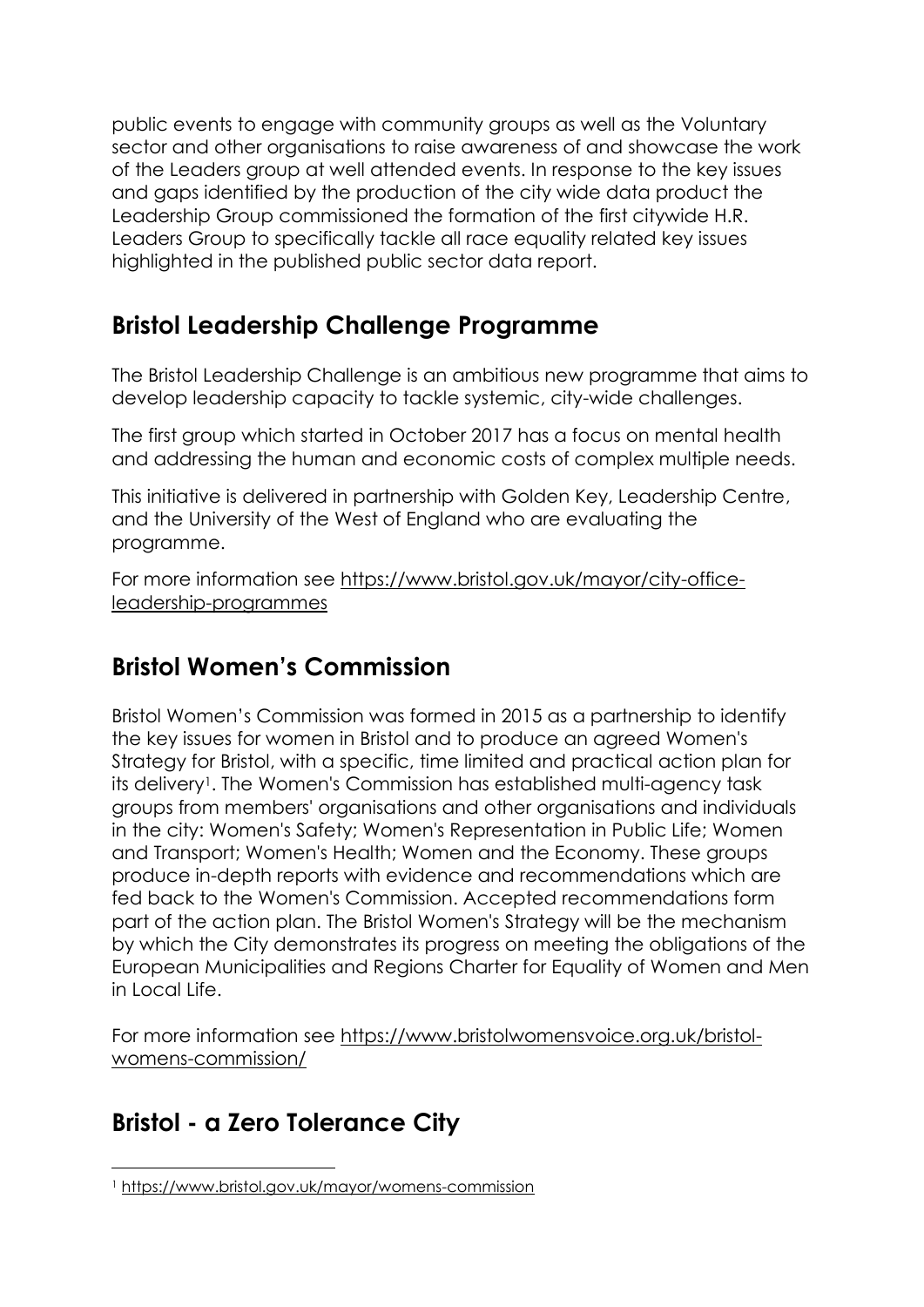This is a campaign led by Bristol Women's Commission for Bristol to become a city with zero tolerance to gender-based violence, abuse and exploitation. City leaders and major employers across the city are invited to lead by example by signing a Pledge to commit to taking at least one action to promote zero tolerance. Organisations will be encouraged to choose from a range of actions, such as: implementing domestic and sexual violence policies and strategies; raising awareness of gender-based violence through staff training; encouraging bystanders to report violence and abuse of friends and family.

For more information see

[https://www.bristol.gov.uk/documents/20182/35060/Zero+Tolerance+Pledge+](https://www.bristol.gov.uk/documents/20182/35060/Zero+Tolerance+Pledge++Final.doc/) [+Final.doc/](https://www.bristol.gov.uk/documents/20182/35060/Zero+Tolerance+Pledge++Final.doc/)

# **Diversity and Inclusion – Strategy and Policy**

We recognise that as a council our current approach to corporate equalities has become fragmented in recent years. Following the recent Safeguarding Adult Reviews (SARs) and Safer Bristol's Ebrahimi report we also know that we need to do more to challenge unconscious bias and institutional racism.

We recently commissioned an independent review of our equalities function which was designed to help us bring focus to our equalities strategy and action planning.

This has led to a refreshed equality and diversity strategy and policy which was adopted by Full Council in November 2018.

# **Dedicated Diversity, Equalities and Inclusion - Bristol City Council Work Stream**

As part of our organisational development plan, we have a dedicated equalities and diversity work stream with a number of activities underway. This will be further developed along to incorporate the objectives of the new equalities and inclusion strategy.

Current and on going work programme includes:

- o Using our workforce data to identify and address diversity gaps
- o Refresh and expand our existing Learning and Development offer to employees to increase the range and uptake, with follow-up activities to measure impact